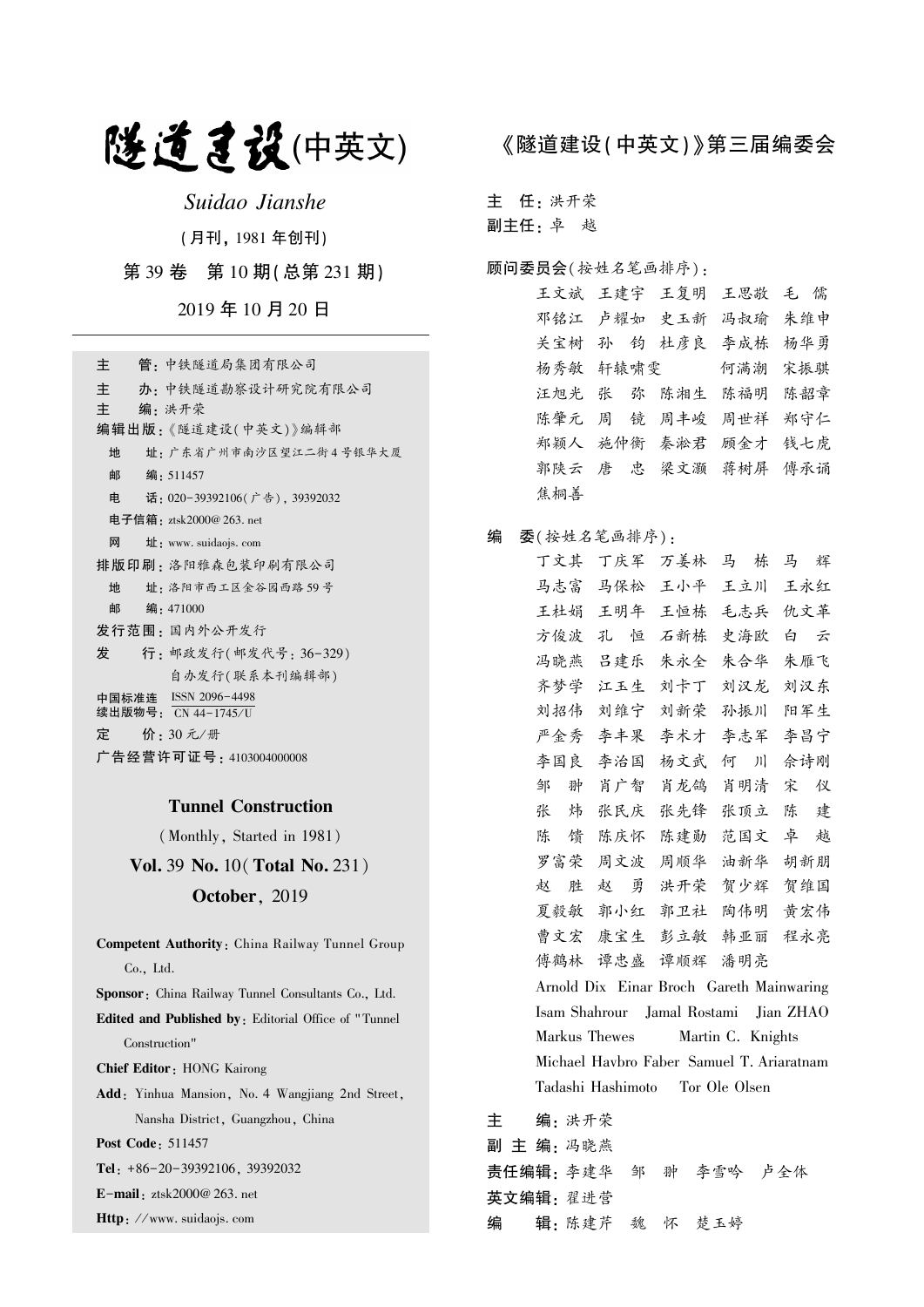# 《隧道建设 (中英文)》第四届理事会组成人员名单

名誉理事长: 梁文灏 (中国工程院院士)

理 事 长: 唐 忠(中铁隧道局集团有限公司总经理, 中国土木工程学会隧道及地下工程分会理事长)

副 理 事 长:洪开荣(中铁隧道局集团有限公司总工程师,中国土木工程学会隧道及地下工程分会秘书长) 严金秀 ( 中铁科学研究院有限公司副总经理, 国际隧道协会主席, 中国土木工程学会隧道及 地下工程分会副理事长)

## 常务理事: (排名不分先后)

广州地铁设计研究院股份有限公司 上海市隧道工程轨道交通设计研究院 中国电建集团华东勘测设计研究院有限公司 中铁第六勘察设计院集团有限公司隧道设计分公司 中铁二局集团有限公司 上海隧道工程有限公司 中建南方投资有限公司 中铁六局集团有限公司交通工程分公司 中铁工程装备集团有限公司 中铁隧道股份有限公司 中铁隧道集团一处有限公司 中铁隧道集团二处有限公司 中铁隧道局集团路桥工程有限公司 盾构及掘进技术国家重点实验室 中铁工程服务有限公司

#### 理 事: (排名不分先后)

中铁二院工程集团有限责任公司 **AECOM** Asia Company Limited 中铁一局集团有限公司 中铁十六局集团有限公司 中国水利水电第七工程局有限公司 中国水利水电第十四工程局有限公司 常州金土木工程仪器有限公司 中铁十六局集团第五工程有限公司 中铁二十二局集团第五工程有限公司 中铁隧道集团三处有限公司 中铁隧道局集团建设有限公司 中铁隧道局集团有限公司市政工程公司

史海欧 (总工程师) 曹文宏(副院长兼总工程师) 闫自海(隧道工程室主任) 贺维国 (总工程师) 马 辉(科学技术部部长) 李 波(总经理) 肖龙鸽 (中国建筑基础设施部总工程师) 齐春杰 (副总经理兼总工程师) 赵 华(副总经理) 胡新朋 (副总经理兼总工程师) 易国良 (总经理) 李志军 (总工程师) 曹保利 (总工程师) 陈 馈 (党工委书记兼常务副主任) 章龙管(副总经理兼总工程师)

喻 渝(副总工程师) 沈鹏搏(高级副总裁) 张金夫 (副总工程师) 马 栋(总工程师) 向 建(总工程师) 和孙文 (总工程师) 杨志余(董事长) 朱卫东 (党委书记兼董事长) 邓启华 (副总经理兼总工程师) 覃正杨 (总经理) 莫智彪 (总工程师) 张 辉(总工程师)

秘 书 长: 卓 越(中铁隧道局集团有限公司副总工程师,中铁隧道勘察设计研究院院长)

副 秘 书 长: 李治国 (中铁隧道勘察设计研究院副院长兼总工程师)

- 冯晓燕(《隧道建设(中英文)》期刊副主编)
- 书:谭 畅(《隧道建设(中英文)》理事会秘书) 秘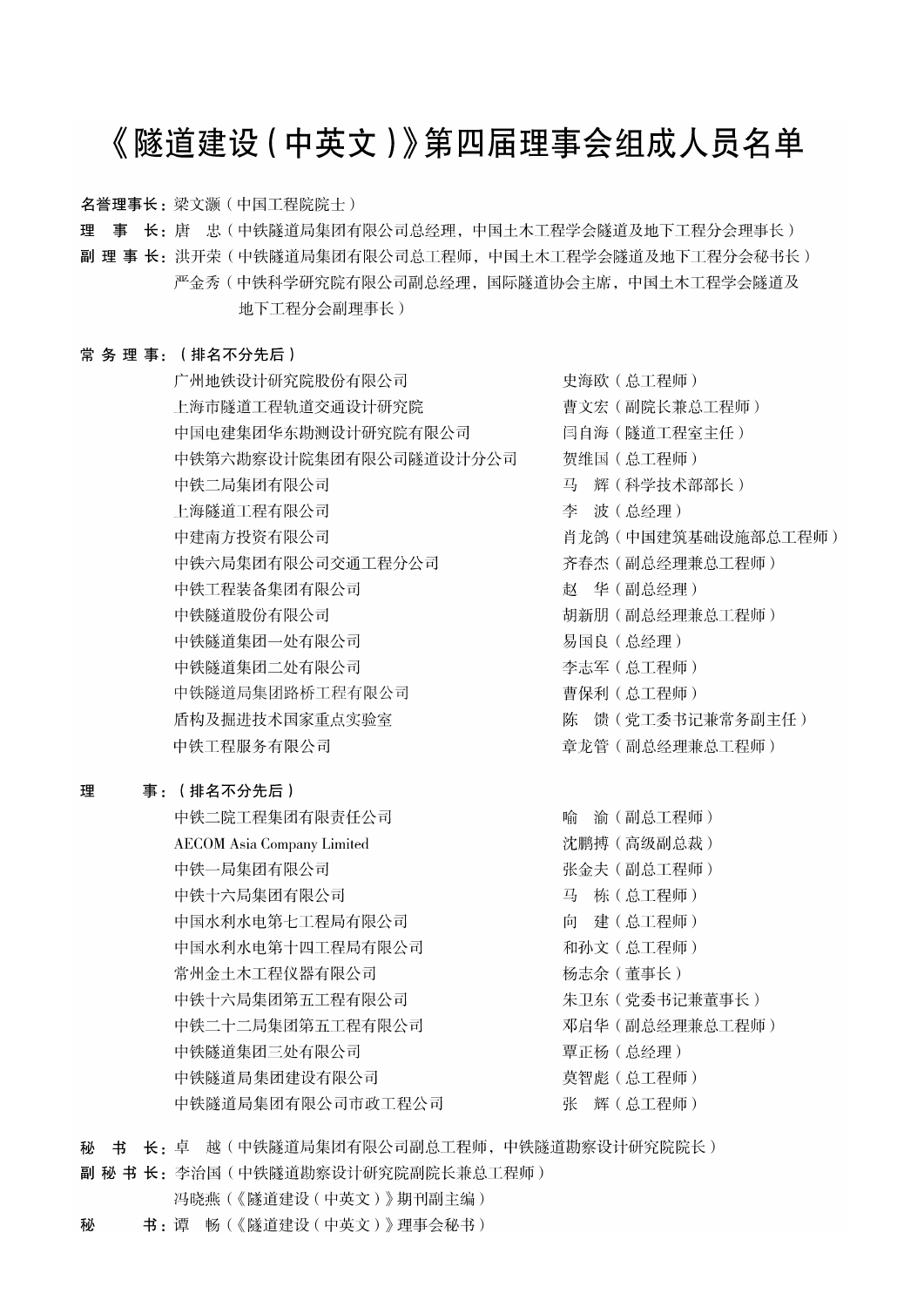# 隧道建设(中英文)

# 第 39 卷 第 10 期(总第 231 期) 2019 年 10 月 20 日

## 目 次

## ·专家论坛·

| 我国隧道及地下工程的历史机遇、发展困局及若干建议 …………………………………………… 郭陕云(1545)                                                                         |
|------------------------------------------------------------------------------------------------------------------------------|
| 运营铁路隧道病害检测、监测、评估及整治技术发展现状 …………………………………… 马伟斌, 柴金飞(1553)                                                                      |
| ・研究与探索・                                                                                                                      |
| 蒙华铁路风积沙地层隧道围岩稳定性及预加固效果试验研究                                                                                                   |
| …………………………………… 王志杰, 王 李, 吴 凡, 王如磊, 刘 刚, 慕万里, 李学广, 王文军(1563)                                                                  |
| 海域围堰复杂地质深基坑支护的变形规律分析 ………………………… 邹 翀, 张文新, 李云涛, 金新凯(1575)                                                                     |
| 深埋大断面黄土隧道初期支护受力特征分析 ……………………………………… 叶万军, 魏 伟, 陈 明(1585)                                                                      |
| 不同接触并存的管片接头力学分析 ……………………………………… 张建刚, 孟庆明, 李 围, 何 川(1594)                                                                     |
| 基于事故机理和追责的地铁隧道坍塌事故分析与防范策略 ………………………………………… 夏润禾(1601)                                                                         |
| 基于 Revit 的新奥法隧道初期支护构件参数化建模研究 …… 刘兆新, 田斌华, 陈元培, 徐帮树, 石伟航(1610)                                                                |
| 盾构井环框梁等效侧向刚度计算及对基坑的影响分析 ……………………………………………… 刘 亮(1620)                                                                         |
| 隧道断层突水突泥前兆信息演化规律数值模拟研究 …………………… 翁贤杰,徐继光, 刘 军, 张连震(1627)                                                                      |
| 基于安全车速差的高速公路特长隧道环境驾驶人行为风险特性研究                                                                                                |
|                                                                                                                              |
| 基于 BIM 与工程数据的轨道交通总承包进度管理研究 ……………… 何跃川, 汪 字, 肖 薄, 李 奇(1647)                                                                   |
| ・规划与设计・                                                                                                                      |
| 深层水平封底在巨厚砂卵石层基坑地下水控制中的应用 ………………………… 曹树辉, 车灿辉, 吉泳安(1657)                                                                      |
| ·施工技术·                                                                                                                       |
| 盾构直接切削桩基施工关键技术 …………………………………………………… 杜闯东, 张 杰, 唐纵雄(1666)                                                                      |
| 富水软弱地层中麻花型盾构隧道群施工关键技术 ………………………………………… 李建高, 王长虹(1678)                                                                        |
| 无内衬结构竖井盾构快速接收工艺研究 ………………………………………………………… 吕 波, 段高翔(1690)                                                                      |
| 无端头加固条件下土压平衡盾构水下接收施工技术………… 安宏斌, 怀平生, 白晓岭, 郭银新, 姚八五(1697)                                                                     |
| 隧道二次衬砌质量控制新技术 ……………………………………………………… 贾海龙, 张文新, 邓 川(1704)                                                                      |
| ·施工机械·                                                                                                                       |
| 富水卵漂石地层盾构滚刀磨损规律及寿命预测分析………… 袁立斌, 刘 杰, 赵 宏, 杨志勇, 许 超(1712)                                                                     |
| 海底隧道基岩突起段地层典型滚刀破岩实验研究 ………………………………… 李凤远, 陈 桥, 冯欢欢(1720)                                                                      |
| 新型智能衬砌台车施工自动控制系统研究与应用 …………………………………………………… 王百泉(1728)                                                                         |
| ・消息.                                                                                                                         |
| 上海首条"会自主呼吸的隧道"——北翟路地下通道即将通车 ………………………………………………………………… (1609)                                                                 |
| "万里黄河第一隧"开建 国内在建最大直径公轨合建盾构隧道 ……………………………………………………………… (1619)                                                                 |
|                                                                                                                              |
| 罗宾斯小直径双护盾 TBM 取得重大进展 ………………………………………………………………………………………… (1635)                                                               |
| 希腊首次在高速公路隧道中安装智能监测系统 …………………………………………………………………………………… (1665)                                                                 |
| 中国参与赫尔辛基—塔林世界最长海底铁路隧道项目 …………………………………………………………………………… (1696)<br>日本藤田公司开发高紧固性混凝土管片接头 ……………………………………………………………………………………… (1711) |
| 世界最长气体绝缘特高压输电线路——苏通 GIL 综合管廊工程投运……………………………………………………………… (1727)                                                              |
|                                                                                                                              |

期刊基本参数: CN 44-1745/U ∗ 1981 \* m \* A4 \* 192 \* zh+en \* P \* ¥ 30. 00 \* 3 000 \* 21 \* 2019-10